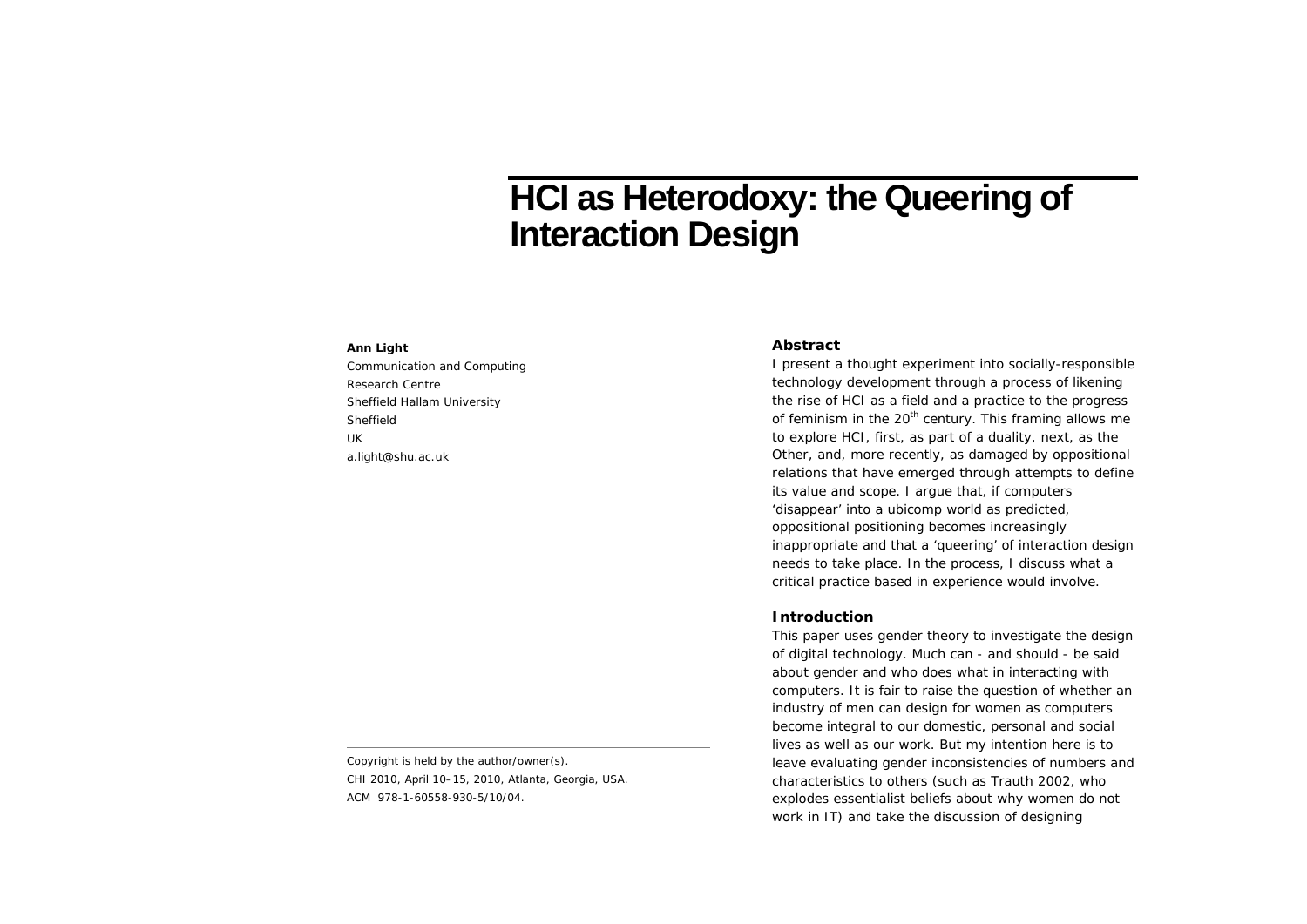interactive systems to a conceptual level, while acknowledging that these inconsistencies form the backdrop against which I comment. I wish to use this space to question the positioning of HCI, which as a potentially powerful discipline engaged in the shaping of society and the forming of identities, can challenge gender - and other - inconsistencies, but only by stepping up to the challenge of critical thinking.

#### **Situating HCI**

Alan Newell once said: 'psychologists want to understand the world; computer scientists want to change it' (pers comm). Human-Computer Interaction, which could be articulated as the *applied study of the impact of computing on people and social structures,* has a history of attempting to bring together these visions in the research and design of interfaces and interaction processes.<sup>1</sup> It makes day-to-day interventions, turning ideas and code into applications. But the discipline as a whole, with roots in improving military success and workplace productivity, is badly positioned to see itself in radical terms, despite its interventionist nature.<sup>2</sup>

Nevertheless, the activity of interpreting digital technologies for use is highly charged with political possibilities. To draw examples from other areas of applied science: it might be the difference between nuclear fission and the nuclear bomb; it might be choosing between showing pale skins and darker skins effectively in designing film and photographic

techniques (Dyer 1997). As people devise the means to provide connectivity anyplace, anytime, anywhere with any thing (ITU 2005), the potential to shape society moves to a new level. It does so in two respects. First, digital tools are now mediating many of our relationships as well as providing the means to earn our living, organise our shopping and banking, etc. They are no longer confined to working and learning, but prevalent through many of the more intimate activities with which we define ourselves. Second, structures that are socially maintained at present can be hard-wired into (semi) intelligent, autonomous digital systems. Here, possible examples include health monitoring, care of the elderly, voting, delivering school curricula, etc.

Trends in like this affect the type of research that is funded, whether by industry or academia. A discipline that is dependent on these sources of income for its continued freedom to practice - that is, in some ways, validated by its relation to successful R&D - will produce a research program that is risk averse and technically orientated. But Bauman warns of a situation where: 'technology does not serve the solution of problems; it is, rather, the accessibility of a given technology that redefines successive parts of human reality as problems clamouring for resolution' (Bauman 1990: 220). This technocentric agenda leads to an extraordinary relationship between people and their tools; one that becomes harder to detect the more successful it is and which is likely to enshrine itself ever more deeply as a norm if not challenged. How does HCI respond to this predicament?

#### **Feminism/Gender/Queer Studies**

In the mid 20<sup>th</sup> century, Simone de Beauvoir presented the *Second Sex* and woman as the Other: 'She is

<sup>&</sup>lt;sup>1</sup> HCI and interaction design are treated together, because of the similar methods and commitments of their adherents.

 $2$  With notable exceptions, such as Sengers et al (2005), Blevis (2007) and Flanagan and Nissenbaum (2007).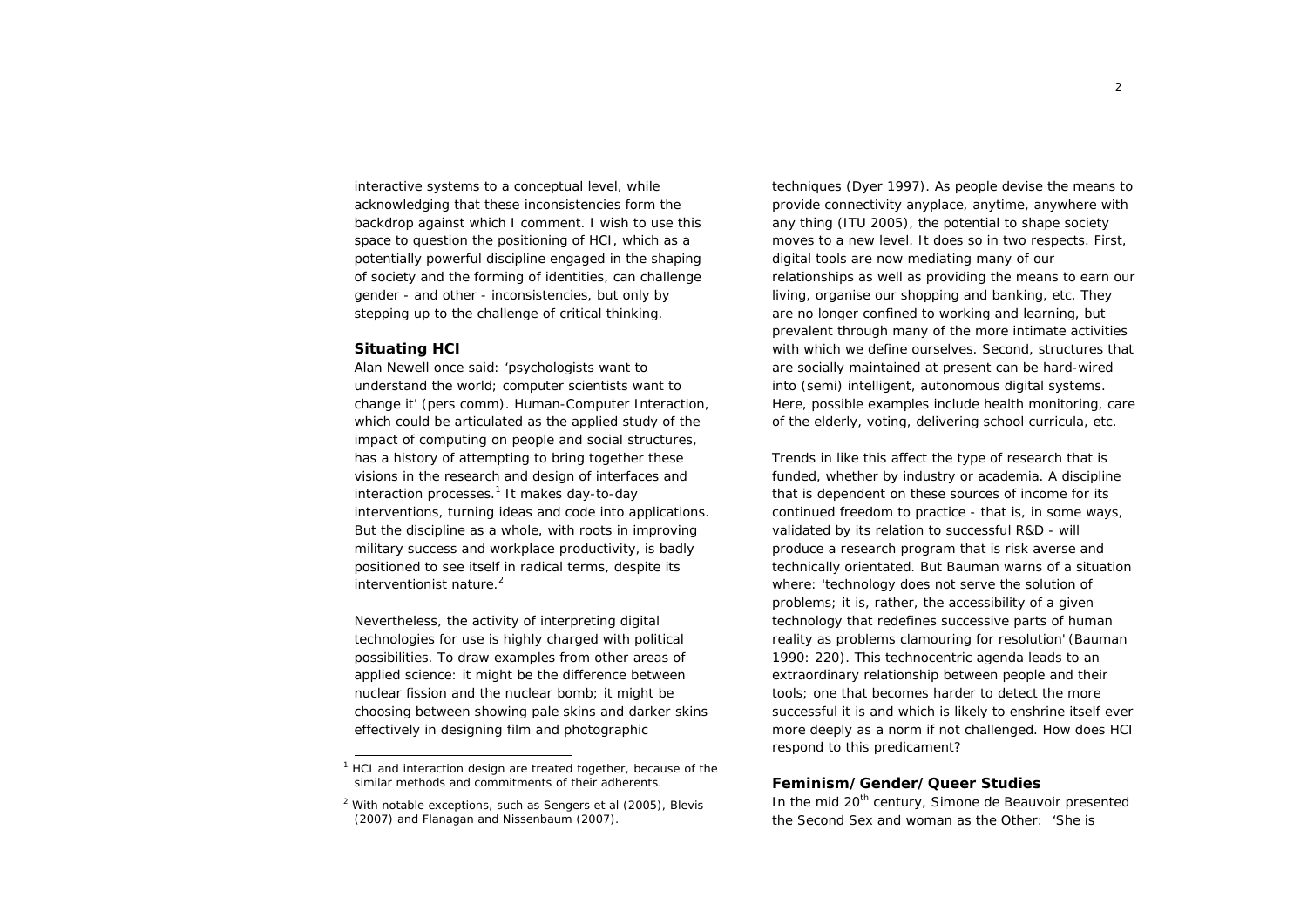defined and differentiated with reference to man and not he with reference to her; she is the incidental, the inessential as opposed to the essential. He is the Subject, he is the Absolute – she is the Other.' (de Beauvoir 1972/1949, quoting Julien Benda). Unlike many theorists of social relations at the time, de Beauvoir doesn't attempt to investigate the 'true' nature of women and specifically resists attributing an essential female nature, seeing identity and position in society defined in relation to men: 'No group ever sets itself up as the One without at once setting up the Other over against itself' (de Beauvoir 1972/1949). And 'the reason why otherness in this case seems to be an absolute is in part that it lacks the contingent or incidental nature of historical facts. A condition brought about at a certain time can be abolished at some other time.... it might seem that natural condition is beyond the possibility of change. In truth, however, the nature of things is no more immutably given, once for all, than is historical reality.' (1972/1949).

In presenting women as the Other, she tapped into and furthered a long history of feminist thought that took its position in opposition to the current treatment of women and critiqued society for its injustices to groups that were marginalised. There followed many years of political debate (which I shall jump over here) about whether women had essential characteristics or not and therefore what equality would look like. One branch that emerged as part of the newly formed field of *Women and Gender Studies* questioned how identity is formed, as well as what it might be. A group of theorists moved away from considering gender as foundational and began to explore women's lived body experience. Young (2005) demonstrates how this more

phenomenoligical approach both radicalised women's studies and withdrew it from its former critical stance.

In the early 90s, Judith Butler's position on identity as something inscribed by others on the body in society's constant rehearsal of behaviours – or *performativity*  (1990) – began to find favour as both expressive and critical. Influenced by Foucault's work on sexuality and identity, it developed into a body of work known as Queer Theory. To quote Mimi Nguyen (http://www.theory.org.uk/ctr-que4.htm): 'The notion of performativity makes all the difference. In suggesting that there is no "essence" to the self, only acts whose repetition constitute an identity to be duly attached, queer theory's given me the tools to examine the violence of … kinds of normativity that concern me. For example: those that define both nations and diasporas as given communities tied by the concepts of "blood" and "kinship;" and how patriotisms and claims to citizenship (to any nation, queer, diasporic or otherwise backed by state apparatus) are always repetitive performative acts that, as such, consolidate the logic (and law) of nationalism.' Here we can observe that, while queering began as a way of reconsidering gender and choice of sexual partners (and even the construction of 'sexual orientation' itself – see Ahmed 2006), Nguyen is using it to talk about identity in much broader terms, such as how she sees her relation to nationhood.

In general, to 'queer' something, taking the Greek root of the word, is to treat it obliquely, to cross it, to go in an adverse or opposite direction. In other words, 'queering' is problematizing apparently structural and foundational relationships with critical intent, and, within this, clowning is as legitimate a way of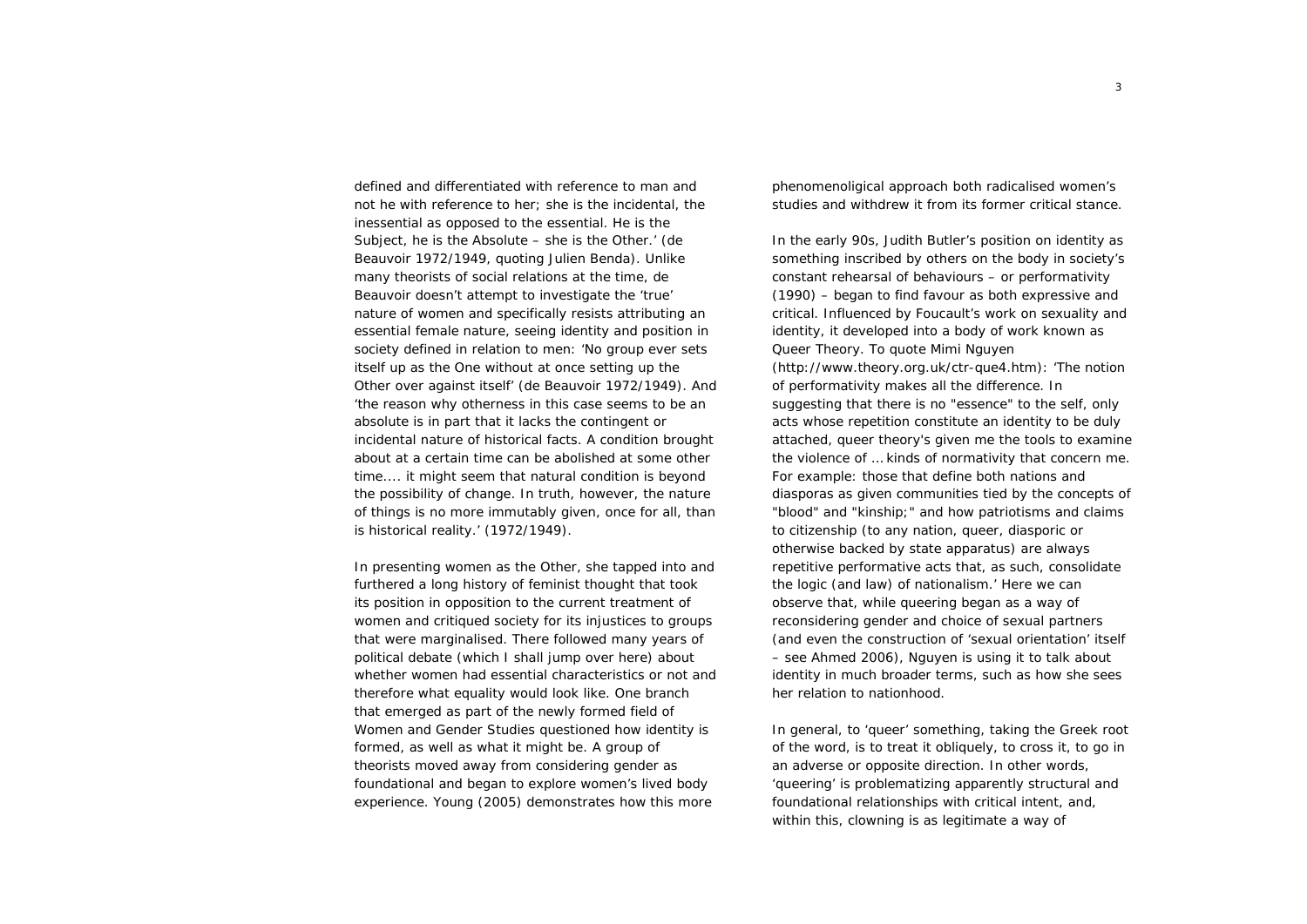problematizing as more solemn means of turning the world upside down. Star uses the analogy/method of queering in a talk in 1997 (Ess 1997) to consider how infrastructure might be regarded more radically. My goal here is to use this analogy/method for queering HCI and what we might come to understand as the interaction design of the future. But, further, I will use other moments in the history of feminism to argue that queering is a particularly necessary and apt perspective to apply to this domain.

#### **Reconsidering HCI**

It is impossible to present more than a rough image of the arguments in what is supposed to be a position paper. The first relation I wish to roughly sketch is that of technology to being human. Here I draw on Bernard Stiegler (1998), who argues that it is impossible to separate technics ('the organisation of inorganic matter') from the evolutionary development of the human being, since it was/is a process of externalisation - or the 'pursuit of life by means other than life' made possible through language, technique, and culture - that allows us to capture and share our existence. In other words, we need no justification for the act of inventing – it's what we do to *be* human. Stiegler is not alone; Pitt gives an account of technology as *humanity at work* (2000). If this is the case, we can see Technology as the norm, as the essential productive behaviour of being human<sup>3</sup>, and HCI as the Other, that shapes it to fit (other) people in the world, since Technology always comes to us with a

context: inventors, values, social systems, etc, but not necessarily an explicit use.

We can play with this idea further, using it as a lens for the development of interest in applications for digital technology. We can watch the domain grow from the study of *Man Machine Interfaces*, in which there is already a duality being established, $4$  to the discipline of HCI, emerging as the Spare Rib of computing courses: an elective module that carries connotations of softness and secondariness to the main pursuit of building architectures and hammering out code.

The discipline, in turn, has resisted this marginalisation. The rhetoric of much user-centred design and usability exemplifies the occasionally militant, oppositional culture of interaction design, where 'advocates' and 'zealots' are sought as part of job descriptions, where an iterative design process is repeatedly juxtaposed with the waterfall methods used in the IT industry and where designers and technologists are criticised for paying too little attention to the user. HCI is 'bolted on', to the detriment of the conceptual work conducted (eg http://www.nma.co.uk/opinion/letters-usability-stilltends-to-be-a-design-afterthought/27932.article). However, this militancy in defending the activities of the practitioners has not led to a radicalisation of a more general kind. Energy has largely been turned on establishing credibility to help in the making of tools that work well, rather than questioning their form.

I am not oblivious to the role reversal implied in seeing Technology rather than Motherhood as the 'essential productive behaviour' of being human. Motherhood is shared with animals, though, in ways that Technology is not.

<sup>&</sup>lt;sup>4</sup> The man-machine duality is not the final opposition. It stands in for the growth of ergonomic/cognitive/psychological methods/processes on the one hand and computer science on the other.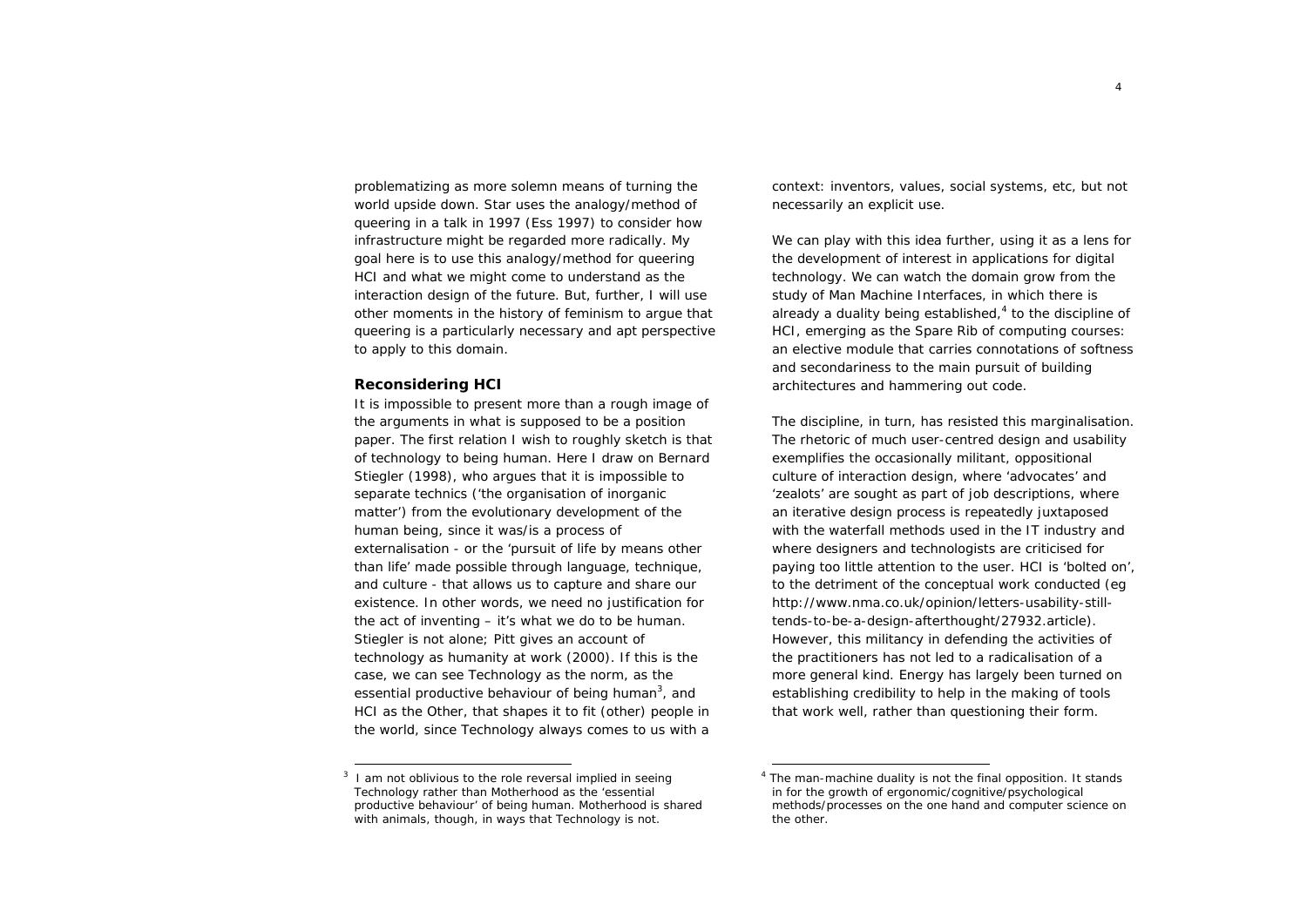Elsewhere, the field of interaction design has sought to move beyond its cognitive beginnings in ergonomics and psychology to become more socially, culturally and philosophically orientated (Harrison et al 2007).<sup>5</sup> This has manifested as an interest in aesthetics, affect and, like feminist theory, experience. Adopting phenomenological approaches and experience (centred) design produces a far richer understanding of the human condition.<sup>6</sup> However, the degree to which this includes critical reflection varies. By equating this with the move to see gender and identity in terms of lived body experience (Young 2005), we can ask the same question she does: is the experiential prioritized at the expense of examining relations in a more critical form? However, where feminism was moving away from a critical stance, we can see a more reflective understanding of HCI in these embodied approaches.

There remains the danger, though, that if we bring in diverse social aspects but ignore overtly political relations, we embed our practices further in the service of the commercial technology industry of the present, using our skills and our understanding of embodied and situated experience to help produce more effective and efficient machines and perpetuate the social statusquo, not find a more effective context for life. This works to further the transcendance and embedding of technocentric values.

Can we uncouple HCI from servicing technology in its present incarnation of market-led development under global capitalism? Can we instead consider how the values of diversity and flexibility can be incorporated into the 'network society' (eg Castells 1996)? The challenge, as we move towards ubiquity and in(di)visibility for computing in everyday life, is how to respond with our moral nature as well as our intrinsic creativity $^8$ , and avoid oppositions between development and application; experience and criticality.

Thus the thought experiment can continue by adopting Queer Theory as a model. It allows us to explore experience as a meeting place, but one that remains off-centre and therefore critical, reflexive, eccentric …self-analytic. And the meeting place is both virtual: a point where individuals and teams choose their paths, and physical: for researchers, designers, technologists and others with a stake in the production, such as potential beneficiaries, to meet, but it is never a stable dogmatic encounter. To be out of alignment in this way, unlike an opposition, doesn't need a One to respond to. We can remain uncentred using our own energy and the dynamics of intersections. In this way we can reject oppositional positioning and locate a positive and independent status for HCI and interaction design practices. This will enable us to begin to answer the question: in a world where everything is becoming HCI, what should the study and practice of HCI become?<sup>9</sup>

Arguably this is still driven by technological developments, such as the domestification, networking and mobility of new products and the different way these are marketed and used.

<sup>6</sup> As seen in Coyne (1996), Dourish (2001) and McCarthy and Wright (2004).

 $<sup>7</sup>$  Critiquing my own allegiance in questioning these practices (eq.</sup> Light and Wakeman 2001, Light 2006, Light 2008).

 $8$  Another feature that divides us from other animals, which gets better treatment in Virilio (2000) than Stiegler.

 $9$  After all, an HCI discipline that took upon itself the task of knowing best and conducting social engineering is also a spectre to view with dismay.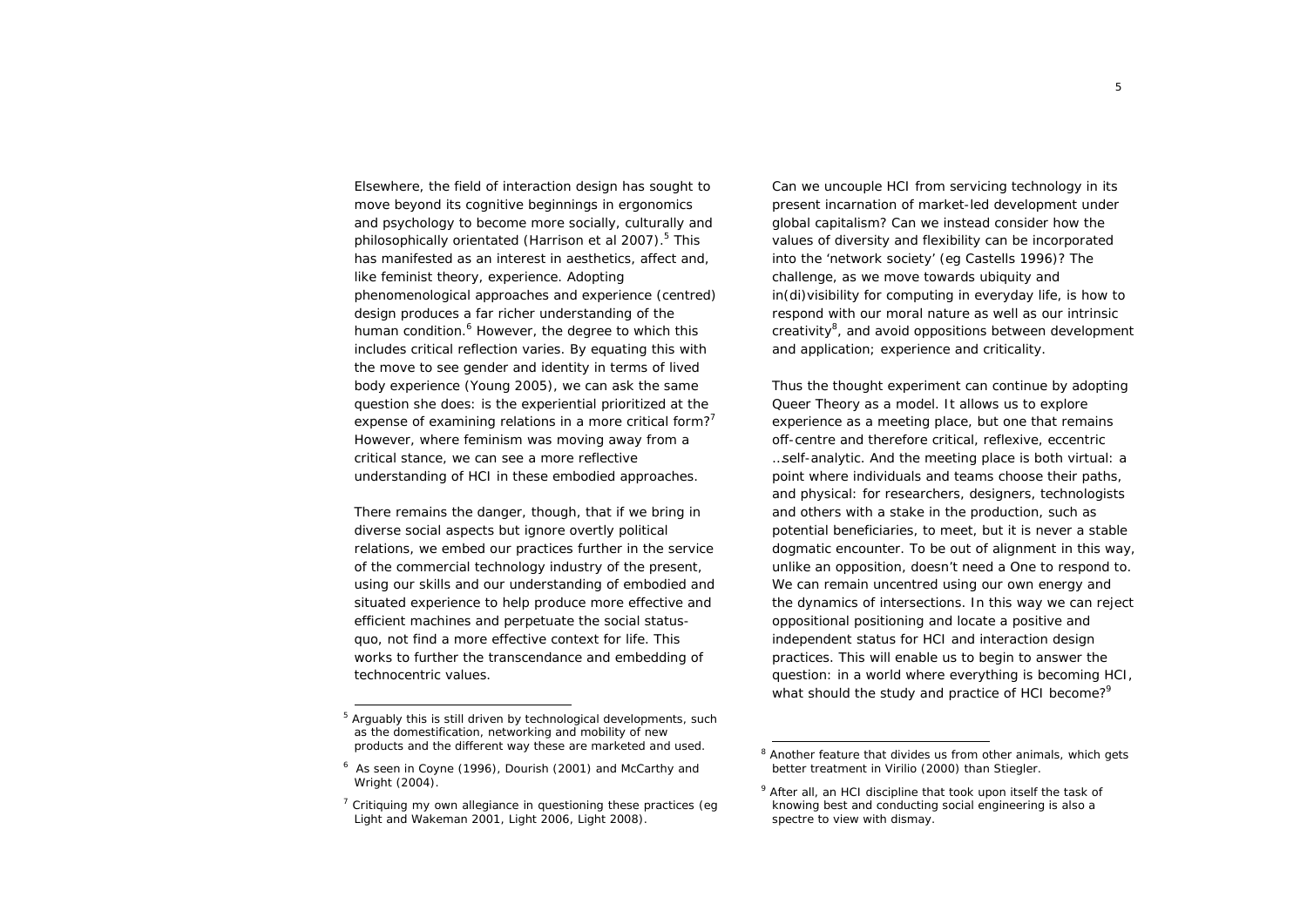## **Thinking obliquely: the naughty limb**

Last, then, let us play with the idea of what the discipline would look like if it stood out of alignment with itself to keep an experiential and critical integrity. I will illustrate a possibility with another analogy. Many children go through a phase of having a 'naughty' hand or foot. It is a limb they can blame for their wrongdoing when they feel like kicking a sibling, grabbing things at table, etc. 'It's not me; it's my naughty foot.' they say. In this way, they operate with a limb that is out of line, both in terms of its literal behaviour – sneaking off or shooting out to do its own business – and in terms of what is expected of it as part of the body it belongs to. It is a convenient, if implausible, scapegoat as the child learns how to hold its own in family life.

I'm going to suggest that HCI needs to cultivate its naughty limbs; limbs out of alignment with the main body of research; limbs that can be blamed for excess of high spirits, experimentation and just plain stubborn branching out. …Limbs which ignore sensible streams of funding or subvert them. These limbs will explore positions which posit chaos in the system; which turn conventional wisdom upside down; and which create sites of resistance that are not defined in terms of oppositions. Such tactics make space for the unthinkable to be conceived. This is the queering that HCI needs.

Disruptive tools already exist. Some, like enacting the role of the maverick or the Lord of Misrule, are ancient practices. Some, like methods of gentle disorientation, have been used to good effect in research and design but remain particular to their authors (eg Light, Blythe and Reed 2008, Light et al 2009). Some have become better known (eg Gaver et al 2003, altchi 2007 on).

And some position papers for this workshop have a distinctly naughty air.

The reason we need this sabotage/saboteur comes back to what Butler and her followers have been telling us about ourselves. If we take a non-essentialist position on the formation of identity, it follows that we have been, and are going to be, inscribing identity through the new sociotechnical initiatives we devise (see Light, forthcoming, in relation to health and monitoring technologies). The application of the notion of performativity in this capacity becomes both a means of analysis and a disruptive tool with which to challenge orthodox design (Light, forthcoming). It is a *self*-fulfilling prophecy in both senses of the word. There is something fractal about queering the making of products that define our sense of who we are, with infinite patterns of intersection between personal experience and societal norms.

Thus, to resist the endless furrow of a 'straight orientation' (Ahmed 2006); to make the space for women and men to define themselves as products of rich and various inscripting (and not regard their position in the network as enduring and essentially given), we need to embrace 'the choices and dangers, reasons and insanity embodied in the relations of computing' (Star 1995). And we need much disorderly mischief and mayhem on the way. It is only the oblique route that puts the flexibility in the system for diversity to flourish and allows for the 'virtues of agency, fulfillment, negotiation of identity, equity, empowerment, and social justice' (Bardzell and Churchill 2010), or whatever a future generation, allowed the freedom to conceive of them, considers the key virtues to be.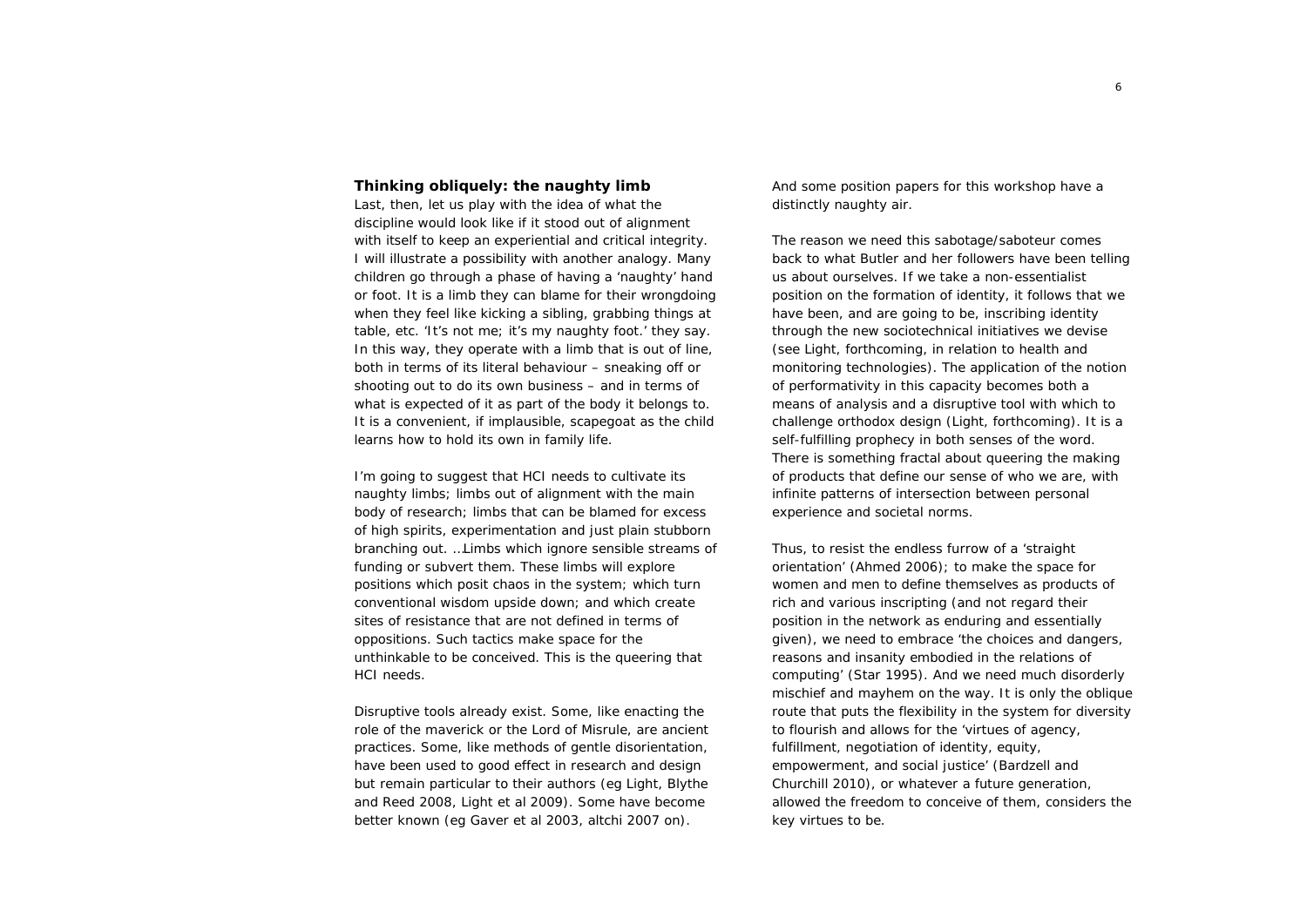# **In conclusion**

Vision: the future should be messy.<sup>10</sup> Vision: The future should be flexible. It should be varied.

Vision: the future should be feasible. It should be slower. (Light 2007)

These visions came from a meeting of women: of senior computer scientists invited to talk about the future of computing. Having discussed the technological visions of influential thinkers such as Mark Weiser (Weiser 1991), they spoke modestly, not about technical potential, but about quality of life and the world they wanted to live in. Indeed, they spoke at length in resistance to the organizing effects of computing, as a diverse and occasionally contradictory chorus of voices…

## **Acknowledgements**

This paper shows none of the tact that I associate with Susan Leigh Star, but it is suffused with her influence. She was an exemplar of obliqueness and wit. Not least, she was an inspiring and challenging presence at the meeting described above. I know I won't be the only one to miss her.

#### **References**

[1] Ahmed, S. (2006) Queer Phenomenology: Orientations, Objects, Others, Duke University Press

[2] Bardzell, S. and Churchill, E. (2010) CFP: IwC Special Issue on "Feminism and HCI: New

Perspectives", Archives of CHI-ANNOUNCEMENTS@LISTSERV.ACM.ORG.

[3] Bauman, Z. (1990, 2000) Social Manipulation of Morality: the European Amalfi Prize Lecture in *Modernity and the Holocaust*, Cambridge: Polity Press, pp 208-221

[4] Blevis, E. Sustainable Interaction Design: Invention & Disposal, Renewal & Reuse. CHI'07 (2007)

[5] Butler, J., (1990) Performative Acts and Gender Constitution: An Essay in Phenomenology and Feminist Theory. In: Case, S. (ed.) *Performing Feminisms: Feminist Critical Theory and Theatre*. Baltimore: John Hopkins University Press

[6] Castells, M. (1996) The Rise of the Network Society, The Information Age: Economy, Society and Culture, Vol. I. Oxford: Blackwell

[7] Coyne, R. (1995) Designing information technology in the postmodern age: from method to metaphor. Cambridge, MA: MIT Press

[8] de Beauvoir, S. (1972/1949) *The Second Sex*, transl. H M Parshley, London: Penguin

[9] Dourish, P. (2001) Where the action is: the foundations of embodied interaction. Cambridge, MA: MIT Press

[10] Dyer, R. (1997) White. London and New York: Routledge

[11] Durando, M., Wastiau P. and Joyce, A. (2009) Women in IT: The European situation and the role of publicprivate partnerships in promoting greater participation of young women in technology, European Schoolnet:

http://resources.eun.org/insight/Science%20girls5.pdf

[12] Ess, C. (1997) Susan Leigh Star, "The Politics Question in Feminist Science and Technology Projects: the queering of infrastructure." (Saturday, January 18, 1997):

http://www.drury.edu/ess/Technology/starr.htm

<sup>&</sup>lt;sup>10</sup> I note that G. Bell's CHI'10 keynote talk addresses "Messy Futures: Culture, technology and research".